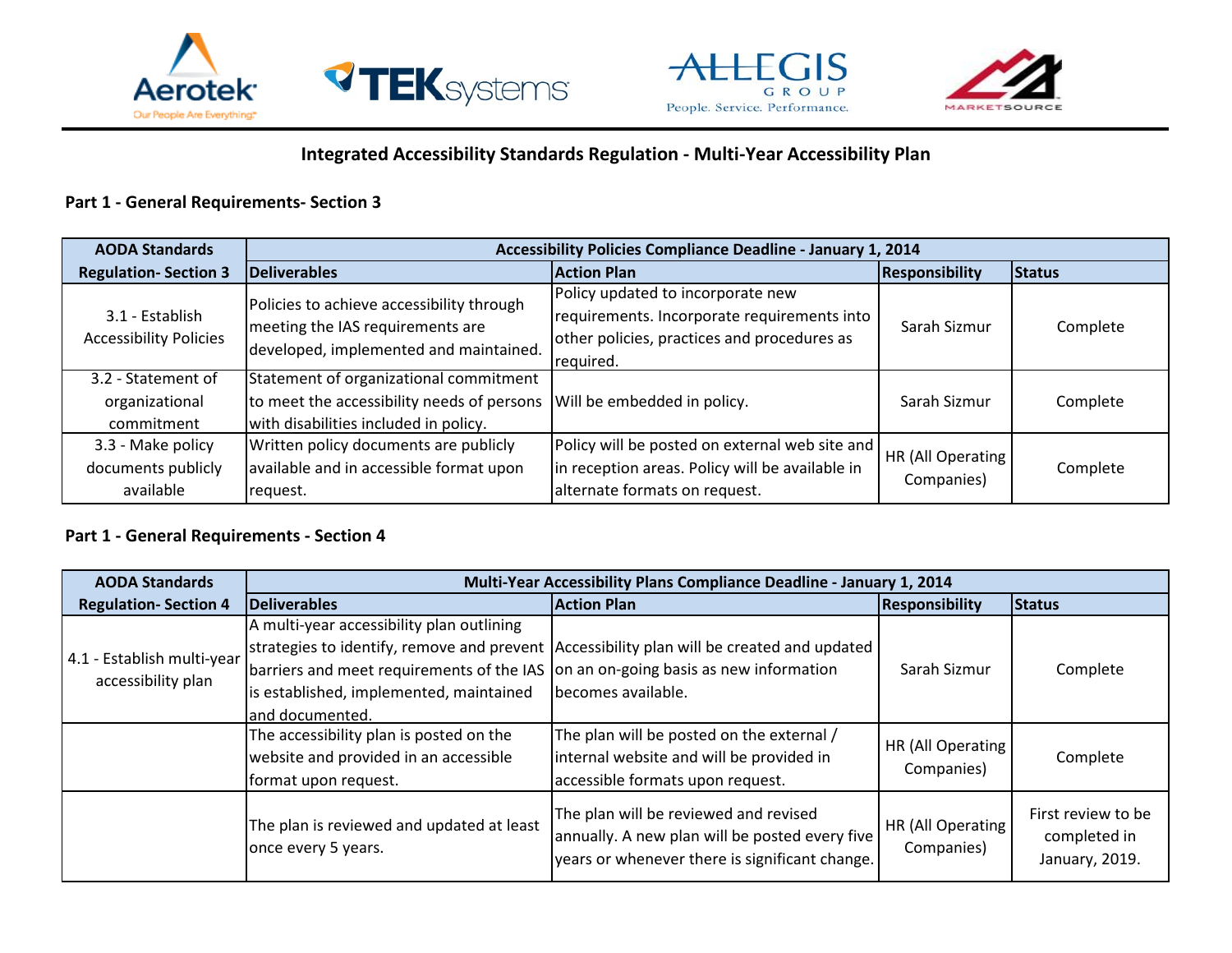# **Part 1 - General Requirements - Section 6**

| <b>AODA Standards</b>       | Self-Service Kiosks Compliance Deadline - January 1, 2014                               |                                              |                   |                 |
|-----------------------------|-----------------------------------------------------------------------------------------|----------------------------------------------|-------------------|-----------------|
| <b>Regulation-Section 6</b> | <b>Deliverables</b>                                                                     | <b>Action Plan</b>                           | Responsibility    | Status          |
|                             |                                                                                         | At this time, the company does not maintain  |                   |                 |
| 6.2 - Self-Service Kiosks   | Company shall have regard to accessibility a kiosk but will consider what accessibility |                                              | HR (All Operating | On-going review |
|                             | features for the kiosks.                                                                | features could be implemented into potential | Companies)        |                 |
|                             |                                                                                         | Ikiosks.                                     |                   |                 |

# **Part 1 - General Requirements - Section 7**

| <b>AODA Standards</b>                                     |                                                                                                                                                                                                | Training Compliance Deadline - January 1, 2015                                                                                                                                                                                                                   |                                          |               |  |
|-----------------------------------------------------------|------------------------------------------------------------------------------------------------------------------------------------------------------------------------------------------------|------------------------------------------------------------------------------------------------------------------------------------------------------------------------------------------------------------------------------------------------------------------|------------------------------------------|---------------|--|
| <b>Regulation-Section 7</b>                               | Deliverables                                                                                                                                                                                   | <b>Action Plan</b>                                                                                                                                                                                                                                               | <b>Responsibility</b>                    | <b>Status</b> |  |
| 7.1 - Provide training on<br>IAS and Human Rights<br>Code | All employees, volunteers, persons who<br>develop policy, and persons who provide<br>goods, services or facilities on behalf of<br>the organization, receive IAS and Human<br>Rights training. | Will be incorporated into orientation through<br>PLMS which will be assigned to all new<br>internal employees. Standard contractors will<br>be required to review policies and sign off on<br>them. Existing employees will be required to<br>complete training. | HR & Professional<br>Development<br>Team | Complete      |  |
| 7.2 - Training is<br>appropriate to duties                | Training is appropriate to the duties of the<br>employee.                                                                                                                                      | Where deemed appropriate, key employees<br>or groups of employees, will be provided with Development and<br>additional training, specific to their job.                                                                                                          | Professional<br>HR.                      | Complete      |  |
| $7.3 - As soon as$<br>practicable                         | Training is delivered as soon as<br>practicable.                                                                                                                                               | Training will be delivered at orientation for<br>new hires and as soon as possible for current<br>employees.                                                                                                                                                     | Professional<br>Development and<br>HR    | Complete      |  |
| 7.4 - Training regarding<br>policy changes                | Training with respect of any changes to<br>the policy described in Section 3 is<br>provided.                                                                                                   | The content of the training will cover material<br>in section 3.                                                                                                                                                                                                 | HR                                       | Complete      |  |
| 7.5 - Record of training                                  | A record of training, including dates of<br>training, and those present, will be kept.                                                                                                         | Employees will be required to acknowledge<br>training. All records will be kept.                                                                                                                                                                                 | <b>HR</b>                                | Complete      |  |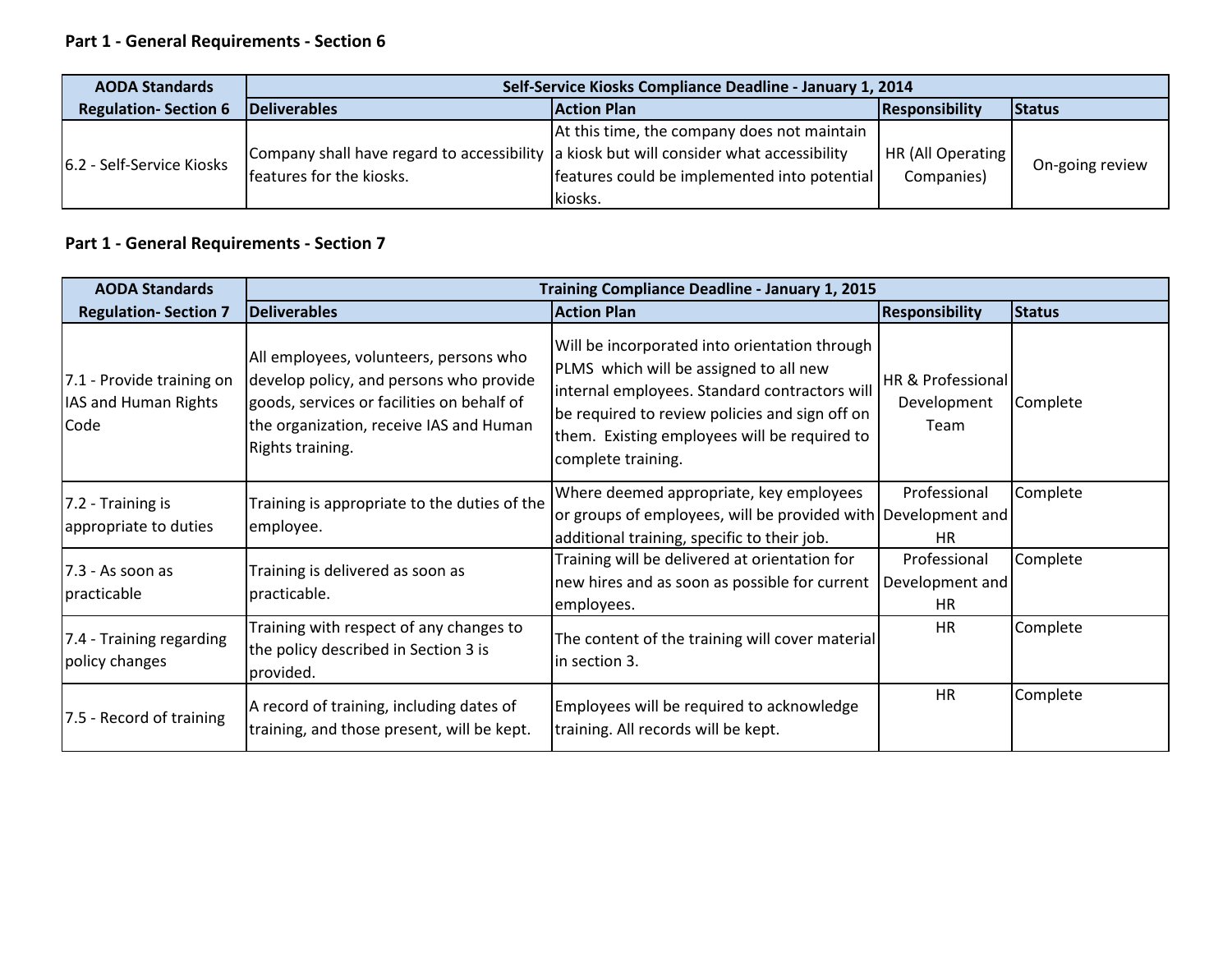# **Part 2 - Information and Communication Standards- Section 11**

| <b>AODA Standards</b>        | Feedback Process Compliance Deadline - January 1, 2015                                                                             |                                                                                                                                                                                                                                                                                                                                                                              |                                 |          |
|------------------------------|------------------------------------------------------------------------------------------------------------------------------------|------------------------------------------------------------------------------------------------------------------------------------------------------------------------------------------------------------------------------------------------------------------------------------------------------------------------------------------------------------------------------|---------------------------------|----------|
| <b>Regulation-Section 11</b> | <b>Deliverables</b>                                                                                                                | <b>Action Plan</b>                                                                                                                                                                                                                                                                                                                                                           | <b>Responsibility</b>           | Status   |
| 11.1 - Feedback process      | Ensure feedback processes are accessible,<br>with accessible formats and / or<br>communication supports available upon<br>request. | Current feedback process will be enhanced to<br>Improve accessibility. Changes will include an<br>in-person resource (TBD) available to deal<br>with accessibility issues. Information<br>regarding the availability of accessible<br>formats will be posted on the internet,<br>intranet, and via other communication<br>methods e.g. information desks, telephone,<br>letc | HR (All Operating<br>Companies) | Complete |

## **Part 2 - Information and Communication Standards- Section 12**

| <b>AODA Standards</b>                                                                 | Accessible Formats and Communication Supports Compliance Deadline - January 1, 2016                                                                                                                                                                                |                                                                                                                             |                       |               |
|---------------------------------------------------------------------------------------|--------------------------------------------------------------------------------------------------------------------------------------------------------------------------------------------------------------------------------------------------------------------|-----------------------------------------------------------------------------------------------------------------------------|-----------------------|---------------|
| <b>Regulation-Section 12</b>                                                          | Deliverables                                                                                                                                                                                                                                                       | <b>Action Plan</b>                                                                                                          | <b>Responsibility</b> | <b>Status</b> |
| 12.1 - Provide accessible<br>formats and<br>communication supports<br>for information | Accessible formats and communication<br>supports will be provided:<br>-In a timely manner that takes into<br>account the person's accessibility needs<br>due to disability and<br>-At a cost that is no more than the regular<br>cost charged to the other persons | The request will be documented and the<br>format needed confirmed. A process will be<br>developed to meet this requirement. | <b>HR</b>             | Complete      |
| 12.2 - Consultation                                                                   | Consultation will occur with the person<br>requesting alternate formats.                                                                                                                                                                                           | A form will be developed to assist with the<br>consultations.                                                               | <b>HR</b>             | Complete      |
| 12.3 - Notification of                                                                | The public will be notified of the<br>availability of these alternatives.                                                                                                                                                                                          | A general statement of availability will be                                                                                 | <b>HR</b>             |               |
| public                                                                                |                                                                                                                                                                                                                                                                    | posted on the internet and intranet.                                                                                        |                       | Complete      |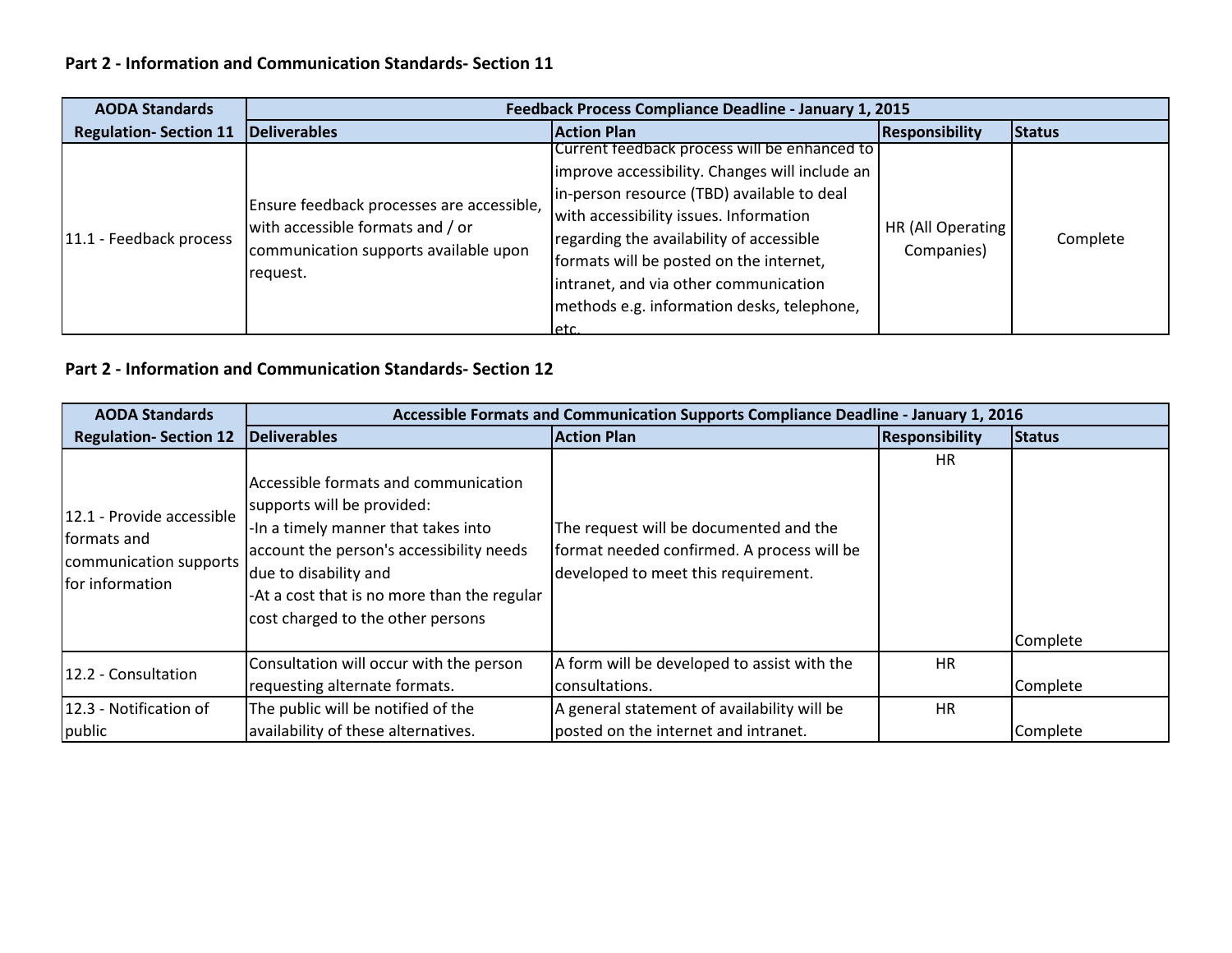## **Part 2 - Information and Communication Standards- Section 14**

| <b>AODA Standards</b>        | Accessible Web Sites and Web Content Compliance Deadline - January 1, 2021                                                                                                                                                                                                                                                                                                                                       |                                                                                                                                |                                                                        |               |
|------------------------------|------------------------------------------------------------------------------------------------------------------------------------------------------------------------------------------------------------------------------------------------------------------------------------------------------------------------------------------------------------------------------------------------------------------|--------------------------------------------------------------------------------------------------------------------------------|------------------------------------------------------------------------|---------------|
| <b>Regulation-Section 14</b> | <b>Deliverables</b>                                                                                                                                                                                                                                                                                                                                                                                              | <b>Action Plan</b>                                                                                                             | <b>Responsibility</b>                                                  | <b>Status</b> |
| $14.1 - Web Sites$           | Ensure internet websites and web content<br>conform to WCAG 2.0 guidelines (Web<br>Content Accessibility Guidelines) at the<br>following levels:<br>-New websites and web content to Level A Extranet are both required to be updated.<br>by January 1, 2014<br>- All websites and web content to Level AA January 1, 2014 deadline.<br>by January 1, 2021 (other than live<br>captions and audio descriptions). | Communications and IT department will be<br>notified of this requirement. Intranet and<br>Company does not have to comply with | <b>ICommunications</b><br>and Information<br>Technology<br>Departments |               |

#### **Part 3 - Employment Standards - Section 22**

| <b>AODA Standards</b>        | Recruitment Compliance Deadline - January 1, 2016                                                                                                       |                                                                                                                                                     |                       |               |
|------------------------------|---------------------------------------------------------------------------------------------------------------------------------------------------------|-----------------------------------------------------------------------------------------------------------------------------------------------------|-----------------------|---------------|
| <b>Regulation-Section 22</b> | Deliverables                                                                                                                                            | <b>Action Plan</b>                                                                                                                                  | <b>Responsibility</b> | <b>Status</b> |
| 22 - Recruitment Process     | All employees and the public are notified<br>about the availability of accommodation<br>for applicants with disabilities in the<br>recruitment process. | Availability of accommodation will be<br>required on all job postings, internal and<br>external. This may also be noted directly on<br>the website. | <b>HR</b>             | Complete      |

| <b>AODA Standards</b>           | Recruitment, Assessment or Selection Process Compliance Deadline - January 1, 2016                                                                                                                                                       |                                                                                                                                                                                                                                                                        |                       |               |
|---------------------------------|------------------------------------------------------------------------------------------------------------------------------------------------------------------------------------------------------------------------------------------|------------------------------------------------------------------------------------------------------------------------------------------------------------------------------------------------------------------------------------------------------------------------|-----------------------|---------------|
| <b>Regulation-Section 23</b>    | Deliverables                                                                                                                                                                                                                             | <b>Action Plan</b>                                                                                                                                                                                                                                                     | <b>Responsibility</b> | <b>Status</b> |
| 23.1 - Recruitment<br>Selection | Notify selected job applicants of the<br>availability of accommodations upon<br>request, in relation to the materials or<br>processes used for selection, in a manner<br>that takes into account the applicant's<br>accessibility needs. | Barriers will be removed from all job<br>postings. All job postings will include<br>information for applicants on how to request<br>accommodation or assistance. All applicants<br>invited to interviews will be asked if they<br>require assistance or accommodation. | <b>HR</b>             |               |
|                                 |                                                                                                                                                                                                                                          |                                                                                                                                                                                                                                                                        |                       | Complete      |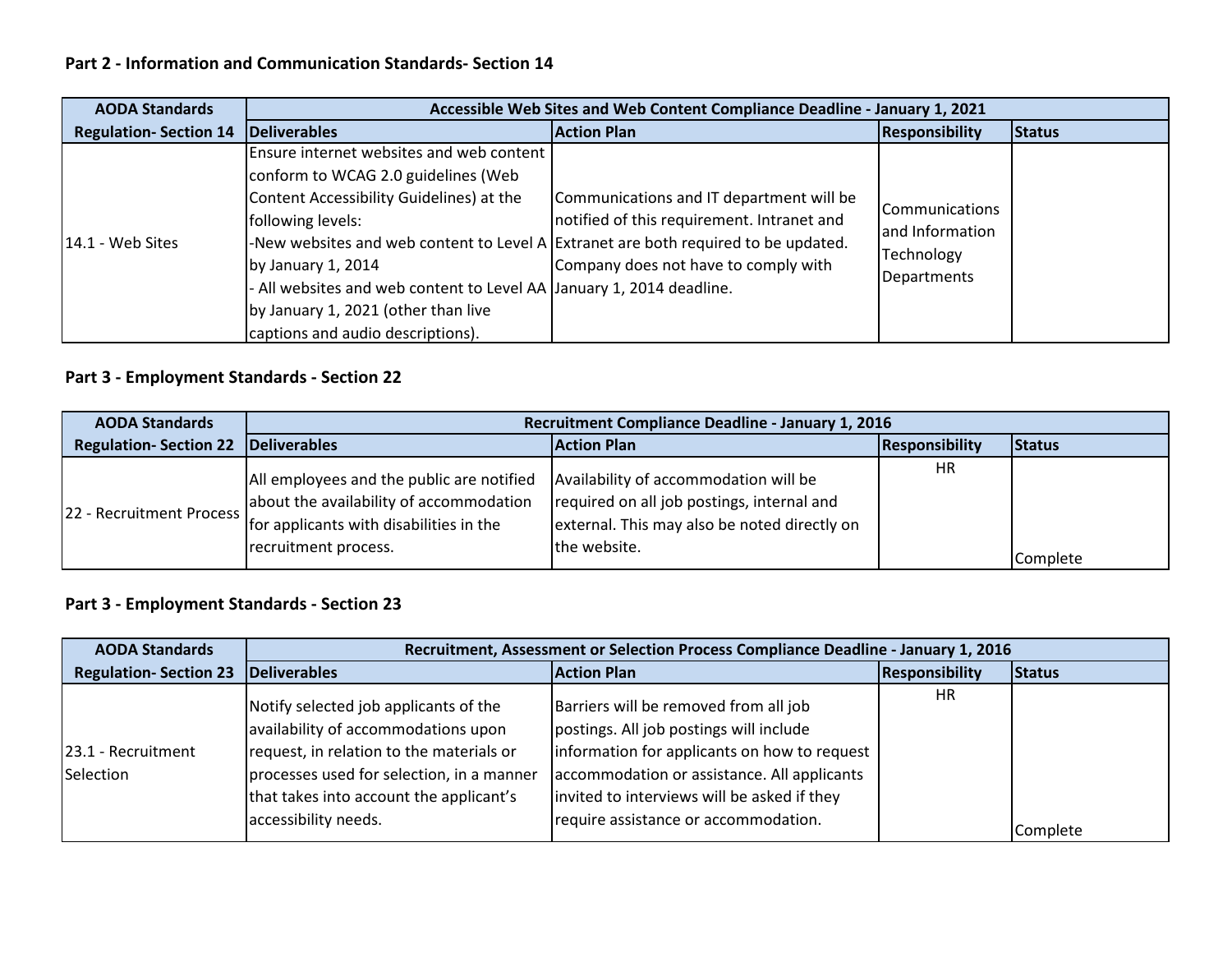| 23.2 - Employee<br><b>IConsultation</b> | Consultation with applicants will occur to<br>determine the suitability of accessible<br>formats or communication supports. | Process and questionnaire will be developed<br>land implemented. | <b>HR</b> | <b>Complete</b> |
|-----------------------------------------|-----------------------------------------------------------------------------------------------------------------------------|------------------------------------------------------------------|-----------|-----------------|
|-----------------------------------------|-----------------------------------------------------------------------------------------------------------------------------|------------------------------------------------------------------|-----------|-----------------|

| <b>AODA Standards</b>        | Notice to Successful Applicants Compliance Deadline - January 1, 2016                                 |                                                                                                                                                                                                                                                 |                |          |
|------------------------------|-------------------------------------------------------------------------------------------------------|-------------------------------------------------------------------------------------------------------------------------------------------------------------------------------------------------------------------------------------------------|----------------|----------|
| <b>Regulation-Section 24</b> | <b>Deliverables</b>                                                                                   | <b>Action Plan</b>                                                                                                                                                                                                                              | Responsibility | Status   |
| 24 - Offers of<br>Employment | Notify successful applicants of company<br>policies for accommodating employees<br>with disabilities. | Employment offer will contain<br>Accommodation clause which will notify the<br>successful applicant of the availability of<br>accommodation. New hire packages will<br>contain the AODA policy. Other formats may<br>be available upon request. | HR             | Complete |

# **Part 3 - Employment Standards - Section 25**

| <b>AODA Standards</b>        | Informing Employees of Supports Compliance Deadline - January 1, 2016                         |                                                                                 |                       |          |
|------------------------------|-----------------------------------------------------------------------------------------------|---------------------------------------------------------------------------------|-----------------------|----------|
| <b>Regulation-Section 25</b> | <b>Deliverables</b>                                                                           | <b>Action Plan</b>                                                              | <b>Responsibility</b> | Status   |
| 25.1 - Policy Notification   | Inform employees of policies supporting<br>employees with disabilities.                       | The accommodation policy will be<br>communicated to all current employees.      | HR                    | Complete |
| 25.2 - Hire Notification     | Provide this information to new<br>employees as soon as practicable after<br>hiring           | New employee orientation will include<br>training on the accommodation policy.  | <b>HR</b>             | Complete |
| 25.3 - Policy Changes        | Provide updated information on<br>accommodations policies to employees<br>when changes occur. | Changes to the accommodation policies will<br>be communicated to all employees. | <b>HR</b>             | Complete |

| <b>AODA Standards</b>                                     | Accessible Formats and Communication Supports Compliance Deadline - January 1, 2016                                                         |                                                                 |                |          |
|-----------------------------------------------------------|---------------------------------------------------------------------------------------------------------------------------------------------|-----------------------------------------------------------------|----------------|----------|
| <b>Regulation-Section 26 Deliverables</b>                 |                                                                                                                                             | <b>Action Plan</b>                                              | Responsibility | Status   |
| 26.1 - Accessible Format<br>and Communication<br>Supports | Accessible formats and communication<br>supports for job or workplace information Procedures for the provision of job<br>will be available. | Review and update current Policies and<br><b>accommodations</b> | HR             | Complete |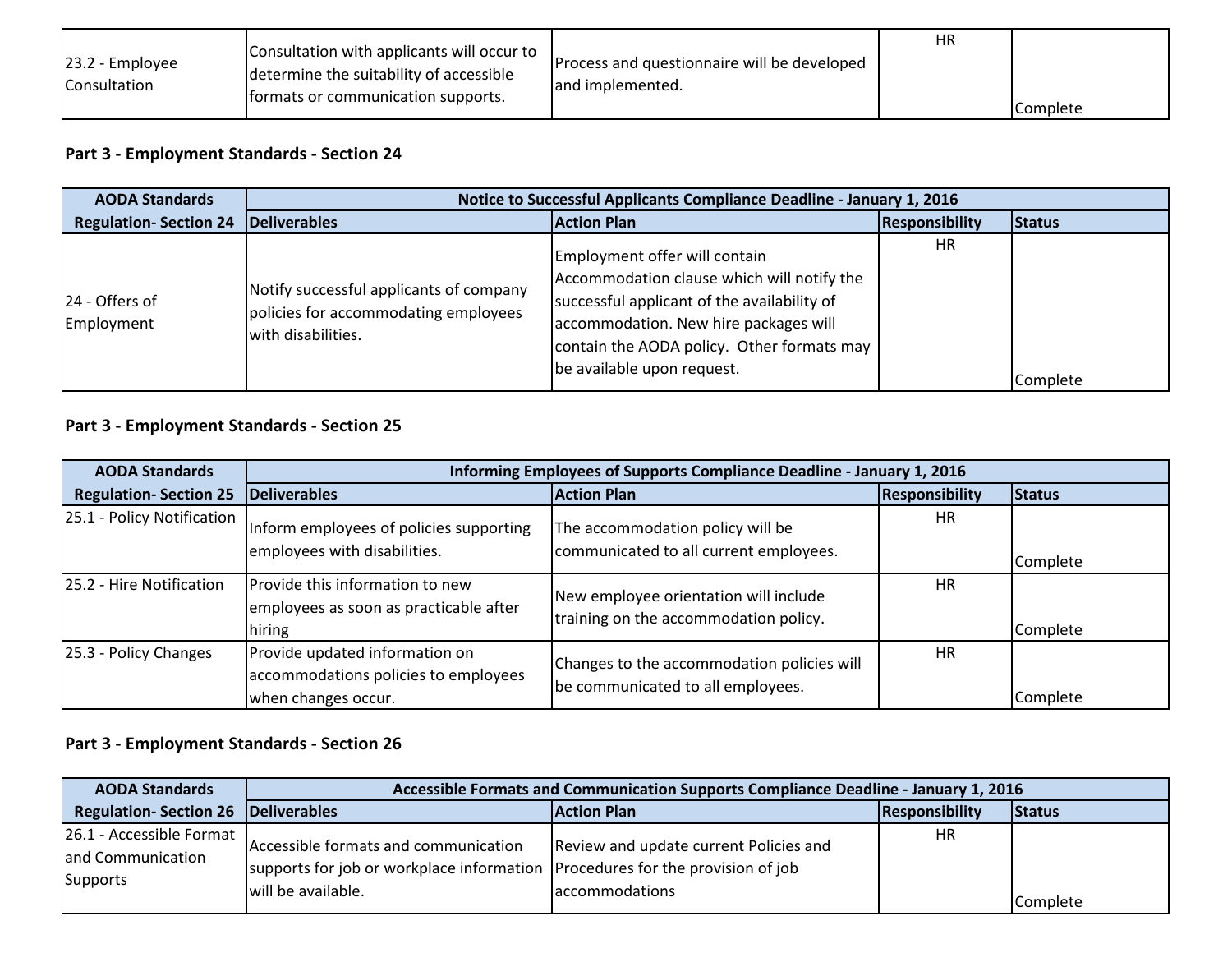| 26.2 - Employee<br><b>Consultation</b> | Consultation with employees will occur to<br>determine the suitability of accessible<br>formats or communication supports. | Review and update current Policies and<br>Procedures for the provision of job | HR |                 |
|----------------------------------------|----------------------------------------------------------------------------------------------------------------------------|-------------------------------------------------------------------------------|----|-----------------|
|                                        |                                                                                                                            | accommodations. This will include a                                           |    |                 |
|                                        |                                                                                                                            | consultative process.                                                         |    | <b>Complete</b> |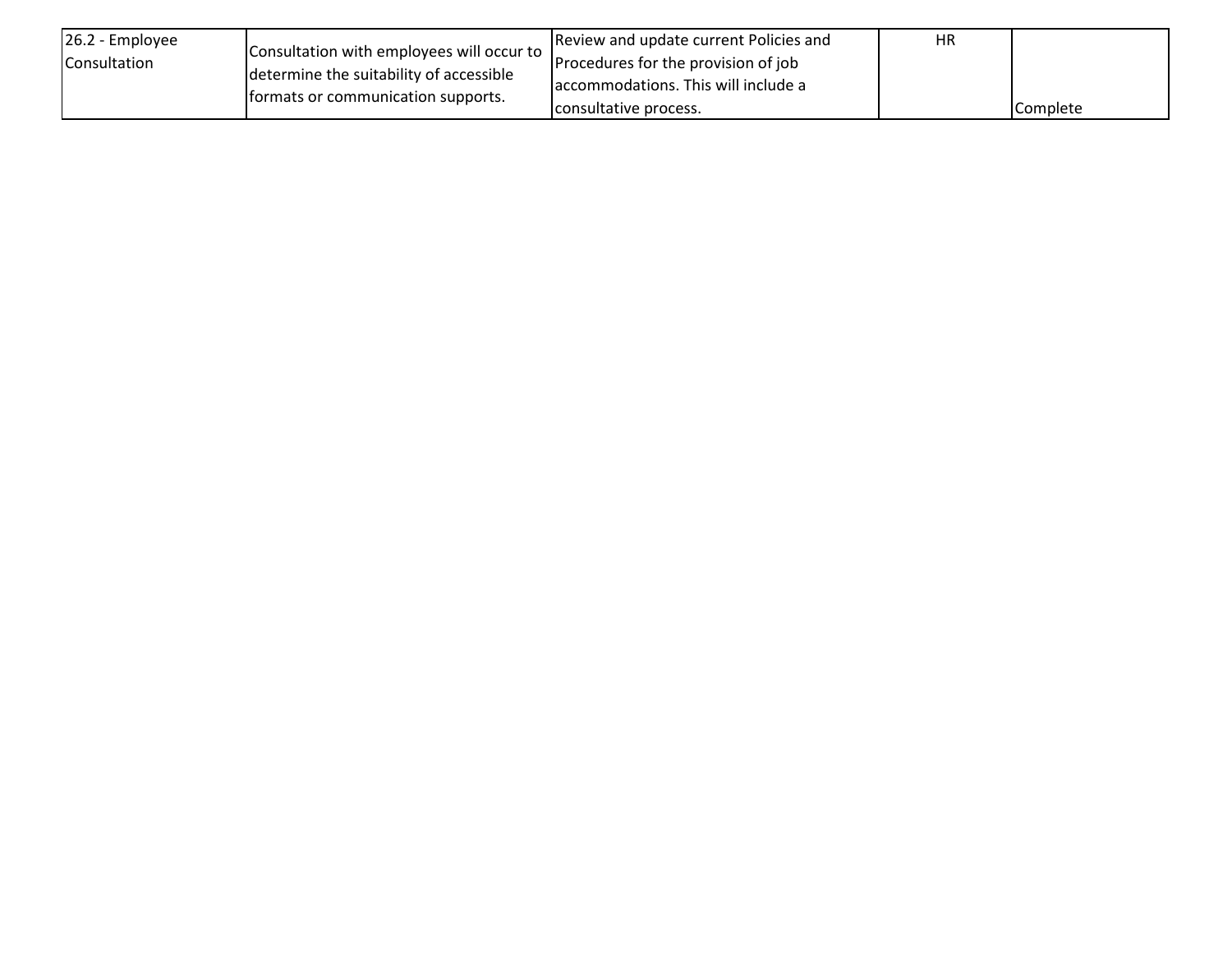| <b>AODA Standards</b>                                | <b>Workplace Emergency Response Information Compliance Deadline - January 1, 2014</b>                                                                              |                                                                                                                                                                                                                                                                           |                                 |               |
|------------------------------------------------------|--------------------------------------------------------------------------------------------------------------------------------------------------------------------|---------------------------------------------------------------------------------------------------------------------------------------------------------------------------------------------------------------------------------------------------------------------------|---------------------------------|---------------|
| <b>Regulation- Section 27</b>                        | Deliverables                                                                                                                                                       | <b>Action Plan</b>                                                                                                                                                                                                                                                        | <b>Responsibility</b>           | <b>Status</b> |
| 27.1 - Individual<br>Workplace Emergency<br>Response | Provide individualized workplace<br>emergency response information to<br>employees who have a disability.                                                          | HR will need to identify employees with a<br>disability as a individualized workplace<br>emergency plan will only be assigned to those   HR (All Operating<br>with identify a need. Format for the<br>individualized workplace emergency plan will<br>need to be created. | Companies)                      | Complete      |
| 27.2 - Designated<br>Persons                         | Provide information to person designated<br>to provide assistance upon consent.                                                                                    | Will be provided when requested. Designated<br>person will need to be assigned.                                                                                                                                                                                           | HR (All Operating<br>Companies) | Complete      |
| 27.3 - Timely Manner                                 | Provide information as soon as practicable<br>after becoming aware of the need.                                                                                    | Individualized workplace emergency plan will<br>be provided as soon as possible after the<br>employer becomes aware of the need.                                                                                                                                          | HR (All Operating<br>Companies) | Complete      |
| 27.4 - Review                                        | Review individualized workplace<br>emergency response information when:<br>-Employee moves locations<br>Individual plans are reviewed<br>-General Emergency occurs | Plans are reviewed under these<br>circumstances.                                                                                                                                                                                                                          | HR (All Operating<br>Companies) | Complete      |

| <b>AODA Standards</b>        | Documented Individual Accommodation Plans Compliance Deadline - January 1, 2016 |                                                                                                                                                                                                                                                                    |                       |               |
|------------------------------|---------------------------------------------------------------------------------|--------------------------------------------------------------------------------------------------------------------------------------------------------------------------------------------------------------------------------------------------------------------|-----------------------|---------------|
| <b>Regulation-Section 28</b> | Deliverables                                                                    | <b>Action Plan</b>                                                                                                                                                                                                                                                 | <b>Responsibility</b> | <b>Status</b> |
| 28.1 - Written Process       | Develop written process for documented<br>individual accommodation plans.       | Company will review its existing<br>accommodation process and Identify<br>elements of AODA requirements that need to  HR (All Operating  Complete<br>be incorporated into existing accommodation<br>process. A written accommodation process<br>will be developed. | Companies)            |               |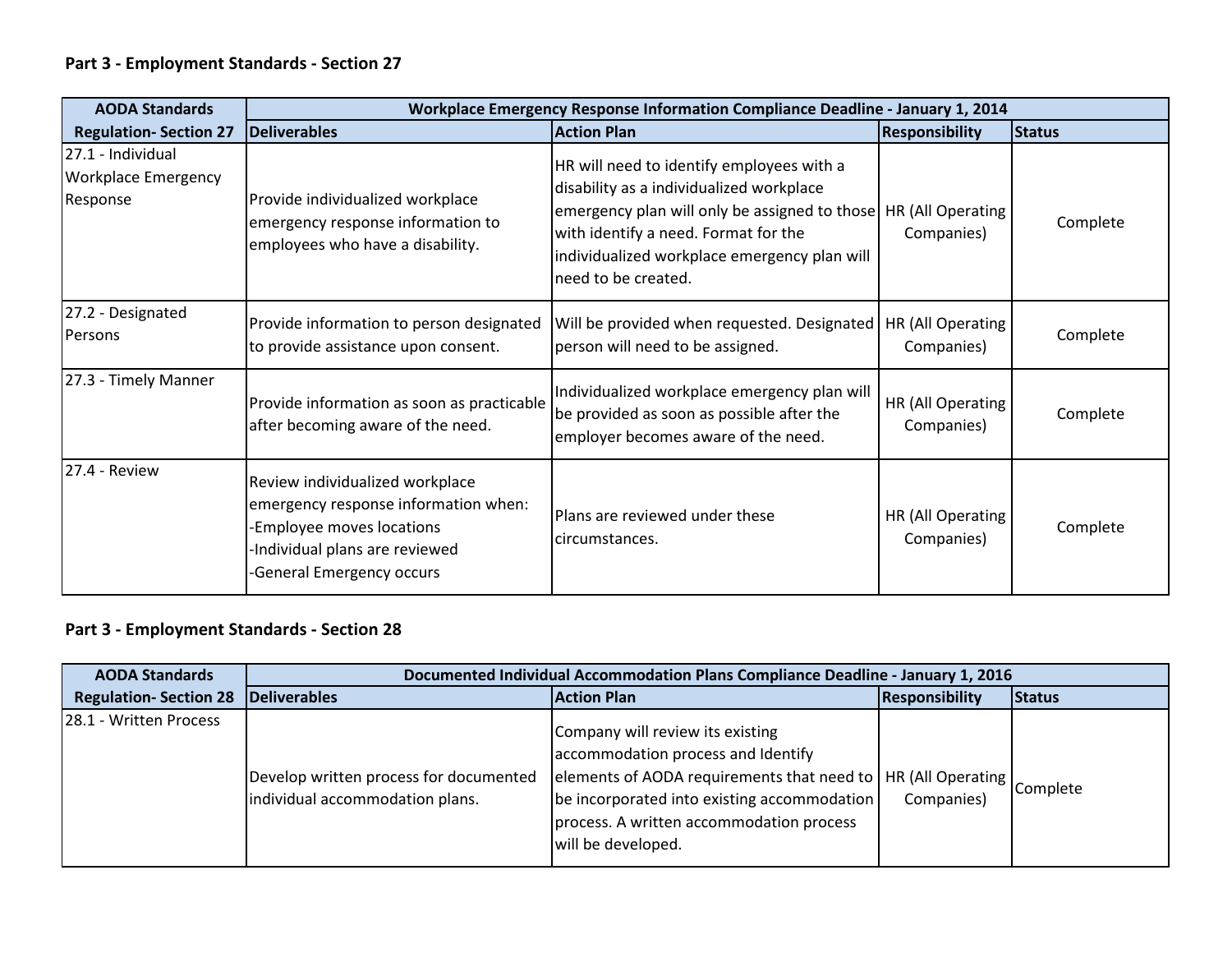| 28.2 - Prescribed                               |                                                                                                                                                                                                                                                                                                                                                                                                                   |                                                                  |                                 |          |
|-------------------------------------------------|-------------------------------------------------------------------------------------------------------------------------------------------------------------------------------------------------------------------------------------------------------------------------------------------------------------------------------------------------------------------------------------------------------------------|------------------------------------------------------------------|---------------------------------|----------|
| Elements                                        | Include prescribed elements in process:<br>-How can employee participate<br>-How employee will be assessed<br>-How employer can request assessment to<br>determine accommodation<br>-How employee's personal information<br>will remain private<br>-How, and how often, plan will be<br>reviewed and updated<br>-How reasons for denied request will be<br>communicated<br>-How plan will be provided to employee | Elements will be included in written process.                    | HR (All Operating<br>Companies) | Complete |
| 28.3 - Individual<br><b>Accommodation Plans</b> | Individual accommodation plans shall:<br>-Include any information regarding<br>accessible formats and communication<br>supports provided, if requested.<br>-Include individualized workplace<br>emergency response information, if<br>required<br>-Identify any other accommodation that is<br>to be provided                                                                                                     | Individual accommodation plan format will<br>need to be created. | HR (All Operating<br>Companies) | Complete |

| <b>AODA Standards</b>        | Return to Work Process Compliance Deadline - January 1, 2016                                                              |                                                                                        |                                        |               |
|------------------------------|---------------------------------------------------------------------------------------------------------------------------|----------------------------------------------------------------------------------------|----------------------------------------|---------------|
| <b>Regulation-Section 29</b> | <b>Deliverables</b>                                                                                                       | <b>Action Plan</b>                                                                     | Responsibility                         | <b>Status</b> |
| 29.1 - Written Process       | Develop a documented return-to-work<br>process.                                                                           | Review existing processes and revise as<br>necessary to incorporate AODA requirements  | <b>HR (All Operating</b><br>Companies) | Complete      |
| 29.2 - Process Steps         | Include steps employer will take to<br>facilitate return to work and use<br>documented individual accommodation<br>plans. | Review existing processes and revise as<br> necessary to incorporate AODA requirements |                                        |               |